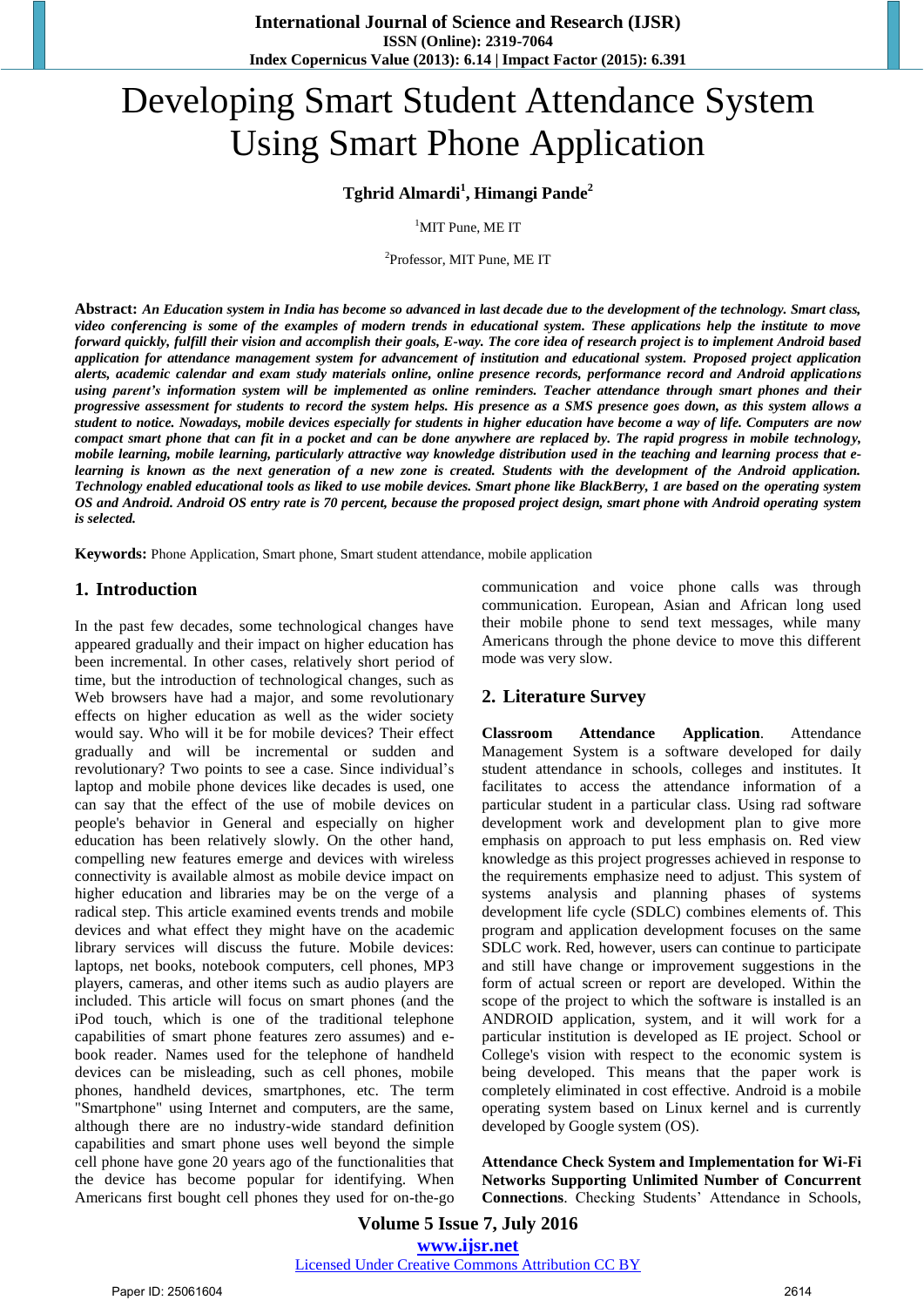#### **International Journal of Science and Research (IJSR) ISSN (Online): 2319-7064 Index Copernicus Value (2013): 6.14 | Impact Factor (2015): 6.391**

Universities kindergartens, and travel agencies is a time consuming process,because the instructor has to call each person by person when the number of students/users are big. So, instructors/ Leaders for students to investigate the presence and consume more time. Suggest that Wi-Fi signal using a smart phone-based attendance management system using. Wi-Fi 802.11 x technology on smart mobile devices. In this research, users check the presence of AP mode Wi-Fi service managers initiate. A smart Manager to install applications Manager version, while only the add-on Manager smart device every time the student is connected to smart device functionality is required for users to use the user Optionally you can install smart client version application. Instructor mobile telephone software to install. This Bluetooth connection to query students enables mobile telephones and mobile telephone trainer student mobile phone to the media access control (MAC) addresses, through the transfer of student attendance can be confirmed with the proliferation of it technologies, we have a novel appearance 802.11 Wi-Fi smart method on mobile devices to take advantage of the convenient x technology and properly checked Offer. This research examines the presence of users in AP mode Wi-Fi service managers initiate.

**Android Based Smart Learning and Attendance Management System.**An Education system in India has become so advanced in last decade due to the development of the technology. Examples of modern trends smart class video conferencing are some of the educational system. These applications Institute quickly progressed, their dreams and meet their goals, to E-way. The core idea of the research project for the presence of Android-based applications to implement. Different tracking system block diagram with the proposed system relies on the presence of the survey. The presence of students as well as teachers can take and upload mobile Web server on server side records, percent attendance. automatically will become. SMS module to parents or students can also transmit for faculty to be student table or module is designed especially to be sent depends on the time. Staff attendance record can upload the database on the server. Attendance is calculated automatically and the message will be sent to parents. Need hardware processing engine and with less memory size personal desktops/notebooks Laptop Central Server 1 GB. Smart phones and more advanced software-application development – Android provides c # and .NET Web application development, database management-SQL Server 2012 Android application Development-Eclipse LUNA 4.4. Most of the educational systems this system can be applied to automate and be prepared for cross-platform.

**A Survey on "SMART CONNECT" an Android and Web Based Application of College Management System.** The Android Technology with web services has brought many drastic changes in the mobile application development field. This application provides a generalized solution to monitor the various works that are carried out by a College for managing it. "Smart connect" student information provides a simple interface for maintenance. That improve the efficiency of managing college that College records and student and College should be a reduction in the space between the up to date information to the College website design purpose. Online interface to provide students, faculty. Increasing the efficiency of College records management. The time required for giving notice and access loss. To make the system more secure. Non-value added decrease in time spent on tasks. Depend on the various proposals. Schemes is an Android based mobile functions to monitor applications at remote sites. The application of various functions to monitor the presence of a generalized solution management system updating the Server result straight College and colleges students to calculate the presence of an Android application is provided to generate. Data will be stored in smart phones. Students using UR smart-phone. get helped take the presence of connected for lecturers. To the server. Presence in mobile using GPRS, lecturers take it to the server will send and attendance list will be automatically updated after lecturers' Web site login will be able to edit the appearance. And GPS location using the included.

## **3. Research Method**

#### **3.1. Proposed Work**

Following traditional systems are used to mark attendance in the teaching process. Manual attendance system calls it by name or by signing up on paper is the traditional method of taking attendance, but it is more likely that bad more paper work as well because it is disabled. Nowadays, mobile devices especially for students in college education have become a way of life. Computers are now compact smart phone that can fit in a pocket and can be done anywhere are replaced by. The rapid progress in the field of mobile technologies is a new territory, which is known as mobile learning is created. Mobile learning e-learning that fascinating way through the smart phone knowledge teacher presence and to assess their progressive students record keeping helps the system is the next generation of leads. This system student a notice his presence threshold the same as an SMS gives as.

#### **Block Diagram of proposed System**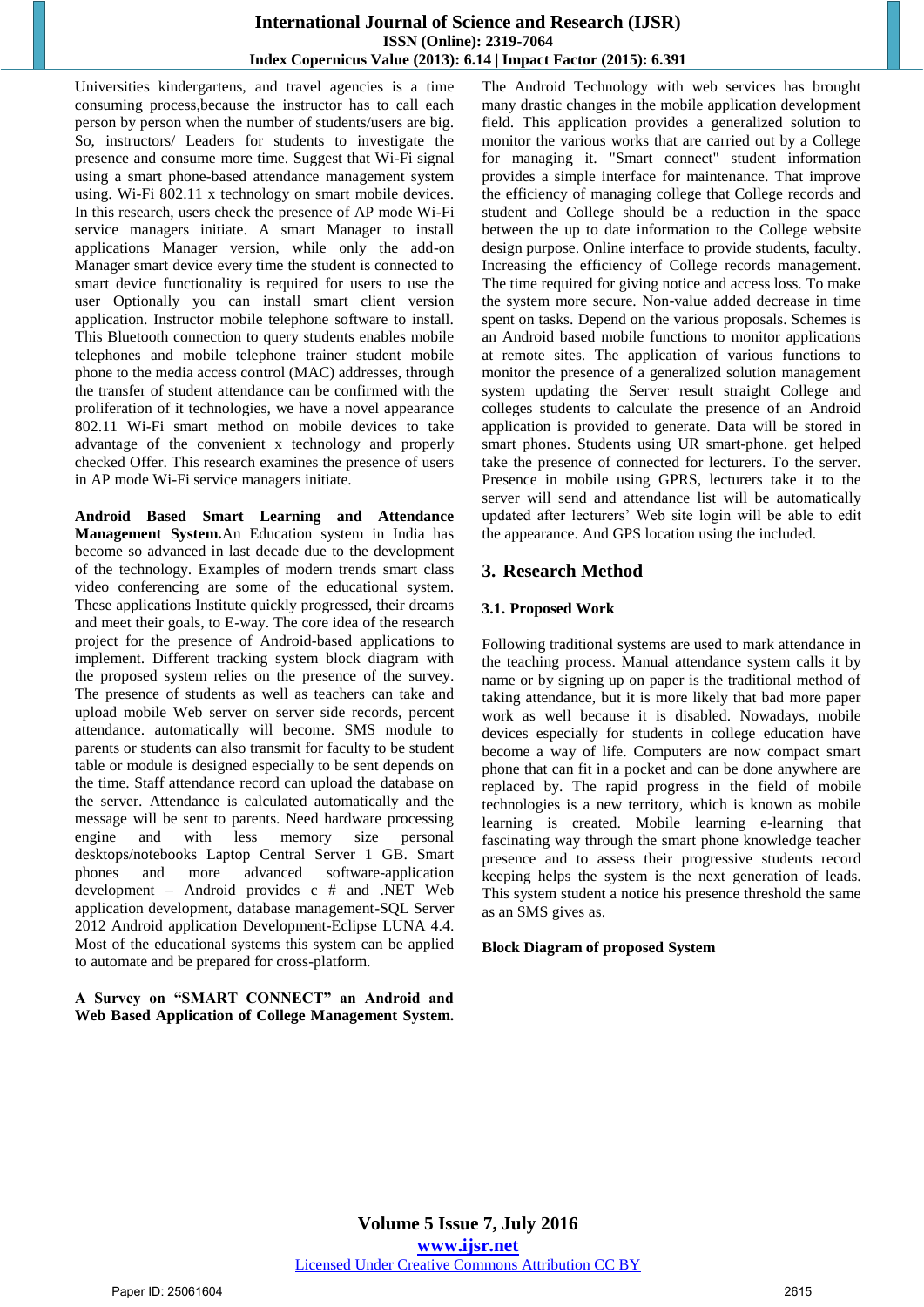



With the proposed system shown in Figure 1. Teacher can take attention of student as well as mobile and upload on the Web server can take the appearance of a record. On the server side will be automatically calculated percentage attendance and accordingly report will be generated. SMS notification module, SMS will be sent to parents or students. E-learning module notes, students can also broadcast schedule. Research through GPRS operator elaborations teacher or student's smart phones have been uploaded to the Web server with the data transmission can be uploaded.



**Figure 2:** System Design and Development

**Authentication Module.** The purpose of Authentication module shown in Figure 3. Is to provide security. It is the entry module of application. Each user enters his/her username and password to enter into application. If username and password is matched, application gets started.



**Figure 3:** Flow diagram of Authentication Module

**Database module**. The learning material to be shared is stored on server. By means of internet it will be broadcasted to all the registered students. SMS notification module. SMS notification module SMS will be sent to parents or students. SMS parent notification option is selected, then will be sent to the mobile number entered. Student information will be sent bulk SMS option is selected the Group of students that comes under the special class. This module exam, with student progress, low attendance a reminder notice and any important information can be sent. Parents as well as students might be useful for this module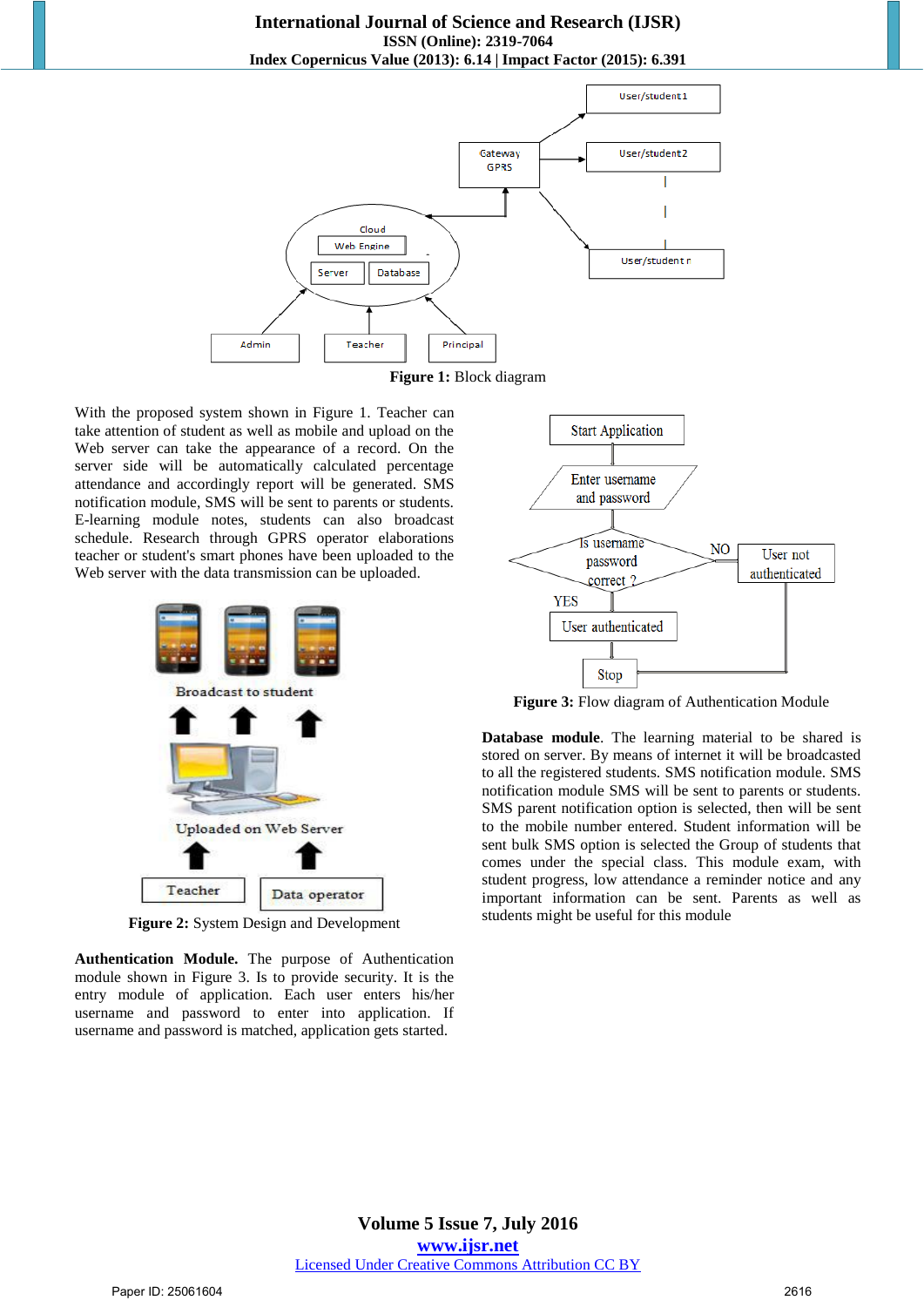

**Figure 4:** Flow diagram of Student attendance module

#### **3.2. Scope**

In this system can be implemented to automate most of the educational systems and it can be designed for cross platform. Setting up environment on own machine. This phase involves installation of Java JDK, JRE, Android SDK, and Eclipse. GUI/build Main forms/ Sub forms and create activities connected with each other. Error log module incorrectly enter network password; server up-downs such as non-authenticated transactions create which keeps track. Keeps a record of network connectivity. Keep the log module service call that time, log out to log all user activities in hit, kind of upload and download time, file size. Web APIs Smartphone and Android designed for communication between servers. Android App test run the Setup process. APK android smart phone on the file and test the application.

### **4. Results**

This implementation is done on the server and Smart phone. Implementation on the server is done using .Net and visual studio, while the implementation of Smart phone is using Java script. The application is tested on Android smart phone version Lollipop 5.0.1.



**Figure 5:** Authentication Screen

| $\circledcirc$ $\bullet$ $\circledcirc$ | $-0.14 = 5:00$ |  |
|-----------------------------------------|----------------|--|
| <b>Combination Form</b>                 |                |  |
|                                         |                |  |
| Department:                             | E&TC           |  |
| Year:                                   | FirstYear      |  |
| Semister:                               | $ME-II$        |  |
| Subject:                                | <b>EPD</b>     |  |
| Type:                                   | Lecture        |  |
| 06/19/2015                              |                |  |
|                                         |                |  |
| <b>SAVE</b>                             |                |  |
|                                         |                |  |
|                                         |                |  |

**Figure 6:** Department registration screen

Using department registration screen shown in Figure 6 user can select department, year semester and subject and enter into application option form.

| $\bigoplus$ 4:40<br>$\circ$ a<br>eLearning Menu |
|-------------------------------------------------|
| Attendance                                      |
| <b>SMS Notification</b>                         |
| <b>Notes and TimeTables</b>                     |
|                                                 |
|                                                 |
|                                                 |
|                                                 |
|                                                 |

**Figure 7:** E-learning menus

ELearning Menu- User can select one option out of three as shown in Figure .7. As per selection, next screen will appear.

| ΕΔ,                         | 4:40 |
|-----------------------------|------|
| <b>Notifications</b>        |      |
| <b>Student Notification</b> |      |
| <b>Parent Notification</b>  |      |
|                             |      |
|                             |      |
|                             |      |
|                             |      |

**Figure 8:** Notification screen

Using notification module, user can send notification to student or teacher. Shown in Figure .8.

**Volume 5 Issue 7, July 2016 www.ijsr.net** Licensed Under Creative Commons Attribution CC BY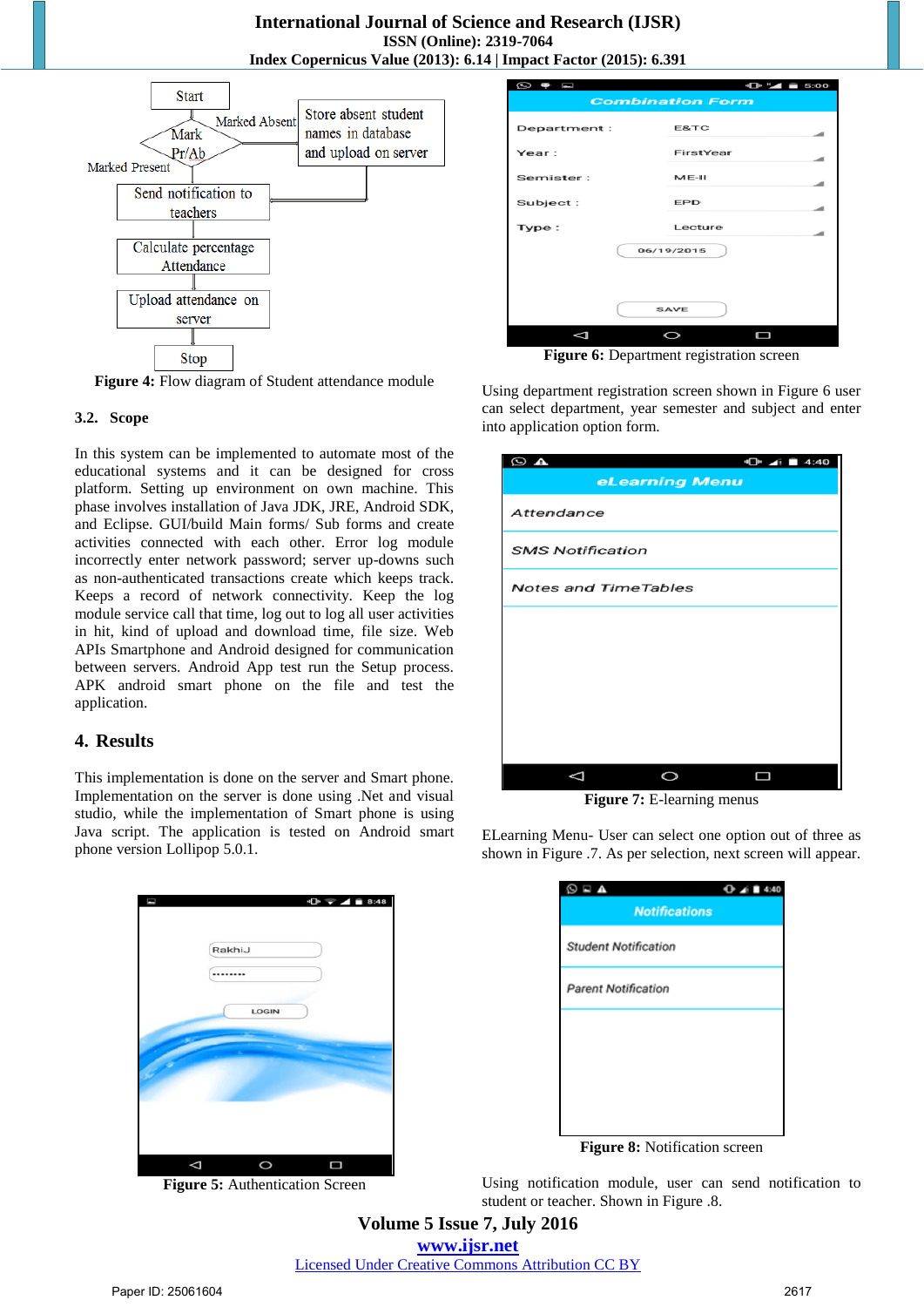### **5. System Interfaces**

#### **5.1. Hardware Requirements**

A Processor having a clock speed of at least 1 GHz is essential for EAS to work.

A minimum of 256M RAM of primary memory is required for the EAS to work.

A secondary memory of a minimum of 100GB is required for the EAS system to work.

A GSM modem/server to send SMS alerts is required for EAS.

A mobile phone or a GSM modem is required to receive SMS alerts.

#### **5.2. Software Requirements**

Operating System: Windows XP Languages: Java, JSP, Java script, HTML Compilers: Java c compiler, J2EE Software: CSS Database: Oracle

#### **5.3. Functional Requirements**

The user must enter a valid log in ID, i.e. USN if the user is a student and/or student' sparest guardian and teacher's employee no if user is a teacher. After this the user must enter a valid password. If the user has entered a wrong ID/password prompt him/her to enter the correct id/password up to three times, after which start a password recovery procedure. If the user has entered the correct ID password combinations, open and to provide different browsing related user IE options page student/ Teacher performance graph, addresses, etc. If then statement to retrieve from the database and display the results the user chooses to view your educational details. The user TC/ ID card application/ Nearby, just a feedback form in user input and which will be later in College, wants to store the database used by the College Administration. After the user logs off the necessary details her out the window are received after the changes are saved, and the user page exited students/Admin Teachers regularly updated details of and related to free any subject the student has failed, then every month, then sends it this an SMS alert for parents concerned, intimating.



**Figure 9:** Logical Database Requirements

## **6. Conclusion**

Nowadays, mobile devices especially for students in college education have become a way of life. Computers are now compact smart phone that can fit in a pocket and can be done anywhere are replaced by. The rapid progress in the field of mobile technologies is a new territory, which is known as mobile learning is created. Mobile learning e-learning that fascinating way through the smart phone knowledge teacher presence and to assess their progressive students record keeping helps the system is the next generation of leads. This system student a notice his presence threshold the same as an SMS gives as.In this system can be implemented to automate most of the educational systems and it can be

designed for cross platform. Setting up environment on own machine. This phase involves installation of Java JDK, JRE, Android SDK, and Eclipse. GUI/build Main forms/ Sub forms and create activities connected with each other. Error log module incorrectly enter network password; server updowns such as non-authenticated transactions create which keeps track.

## **References**

[1] Nurul Farhana Jumaata, Zaidatun Tasir, "Integrating Project Based Learning Environment into the Design and Development of Mobile Apps for Learning 2D-